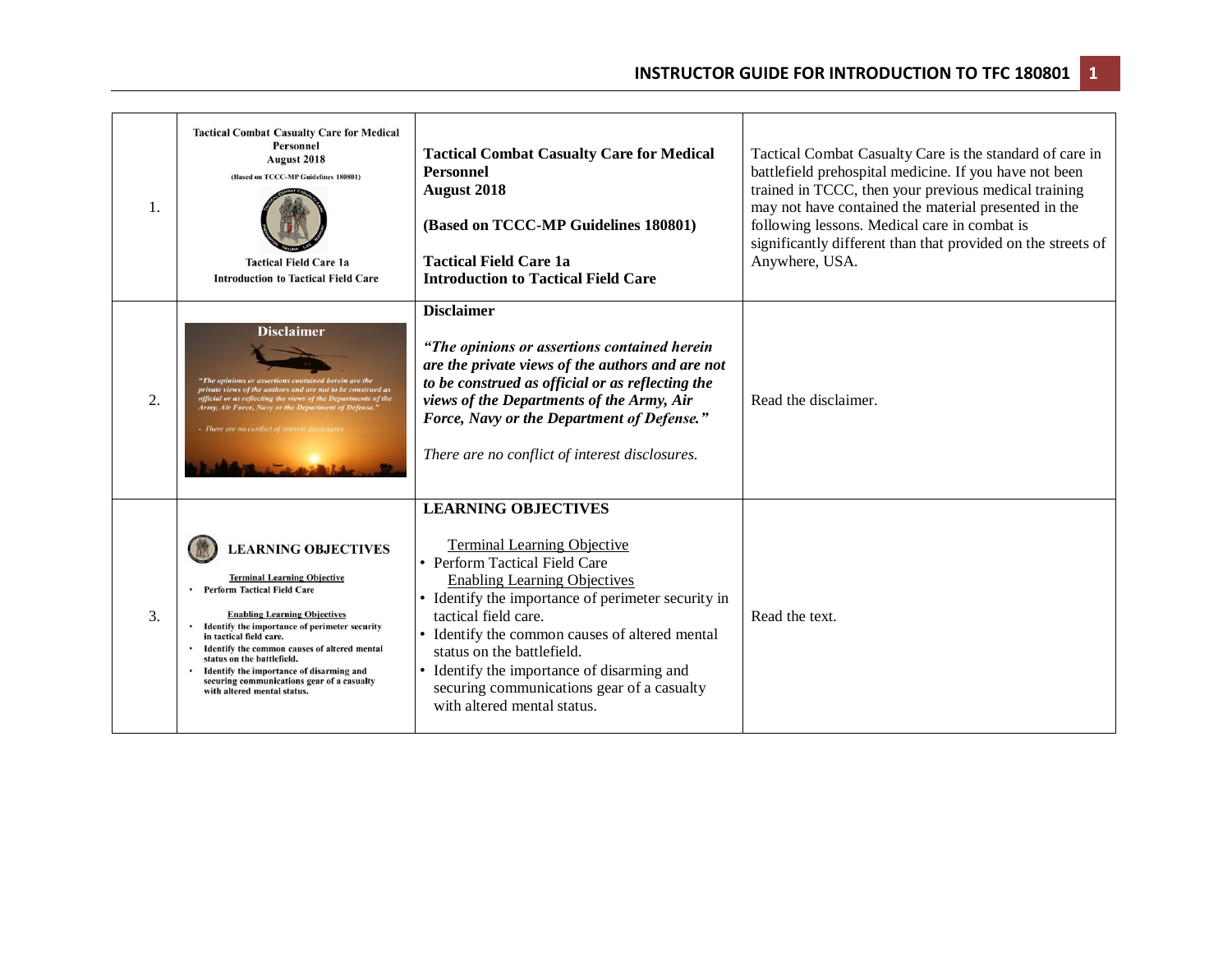|    |                                                                                                                                                                                                                                                                                                                                                                                                                                                   | <b>LEARNING OBJECTIVES</b>                                                                                                                                                                                                                                                                                                                                                                                           |                                                                                                                                                                                            |
|----|---------------------------------------------------------------------------------------------------------------------------------------------------------------------------------------------------------------------------------------------------------------------------------------------------------------------------------------------------------------------------------------------------------------------------------------------------|----------------------------------------------------------------------------------------------------------------------------------------------------------------------------------------------------------------------------------------------------------------------------------------------------------------------------------------------------------------------------------------------------------------------|--------------------------------------------------------------------------------------------------------------------------------------------------------------------------------------------|
| 4. | <b>LEARNING OBJECTIVES</b><br><b>Enabling Learning Objectives</b><br>Describe the prioritization of treating life-<br>threatening conditions using a tactical<br>trauma assessment sequence such as the<br><b>MARCH</b> algorithm.<br>Identify triage considerations in tactical field<br>care.<br>Determine appropriate treatment techniques<br>for preventable causes of combat death.<br>Demonstrate a Tactical Trauma Casualty<br>Assessment. | <b>Enabling Learning Objectives</b><br>• Describe the prioritization of treating life-<br>threatening conditions using a tactical trauma<br>assessment sequence such as the MARCH<br>algorithm.<br>• Identify triage considerations in tactical field<br>care.<br>• Determine appropriate treatment techniques for<br>preventable causes of combat death.<br>• Demonstrate a Tactical Trauma Casualty<br>Assessment. | Read the text.                                                                                                                                                                             |
| 5. | <b>Tactical Field Care</b><br>• Distinguished from Care Under Fire by:<br>- A reduced level of hazard from hostile<br>fire<br>- More time available to provide care based<br>on the tactical situation<br>Medical gear is still limited to that carried<br>by the medic or corpsman<br>or unit members (may<br>include gear in tactical<br>vehicles)                                                                                              | <b>Tactical Field Care</b><br>• Distinguished from Care Under Fire by:<br>- A reduced level of hazard from hostile fire<br>-More time available to provide care based<br>on the tactical situation<br>• Medical gear is still limited to that carried by<br>the medic or corpsman or unit members (may<br>include gear in tactical vehicles)                                                                         | Now the shooting has stopped – or the enemy's fire is<br>ineffective.<br>This doesn't mean that the danger is over $-$ the situation<br>could change to Care Under Fire again at any time. |
| 6. | <b>Tactical Field Care</b><br>• May consist of rapid treatment of the most<br>serious wounds with the expectation of a re-<br>engagement with hostile forces at any<br>moment, or<br>• There may be ample time to render<br>whatever care is possible in the field.<br>• Time to evacuation may vary from minutes<br>to several hours or longer.                                                                                                  | <b>Tactical Field Care</b><br>• May consist of rapid treatment of the most<br>serious wounds with the expectation of a re-<br>engagement with hostile forces at any moment,<br>$\overline{or}$<br>• There may be ample time to render whatever<br>care is possible in the field.<br>• Time to evacuation may vary from minutes to<br>several hours or longer.                                                        | This phase of care may be very prolonged.                                                                                                                                                  |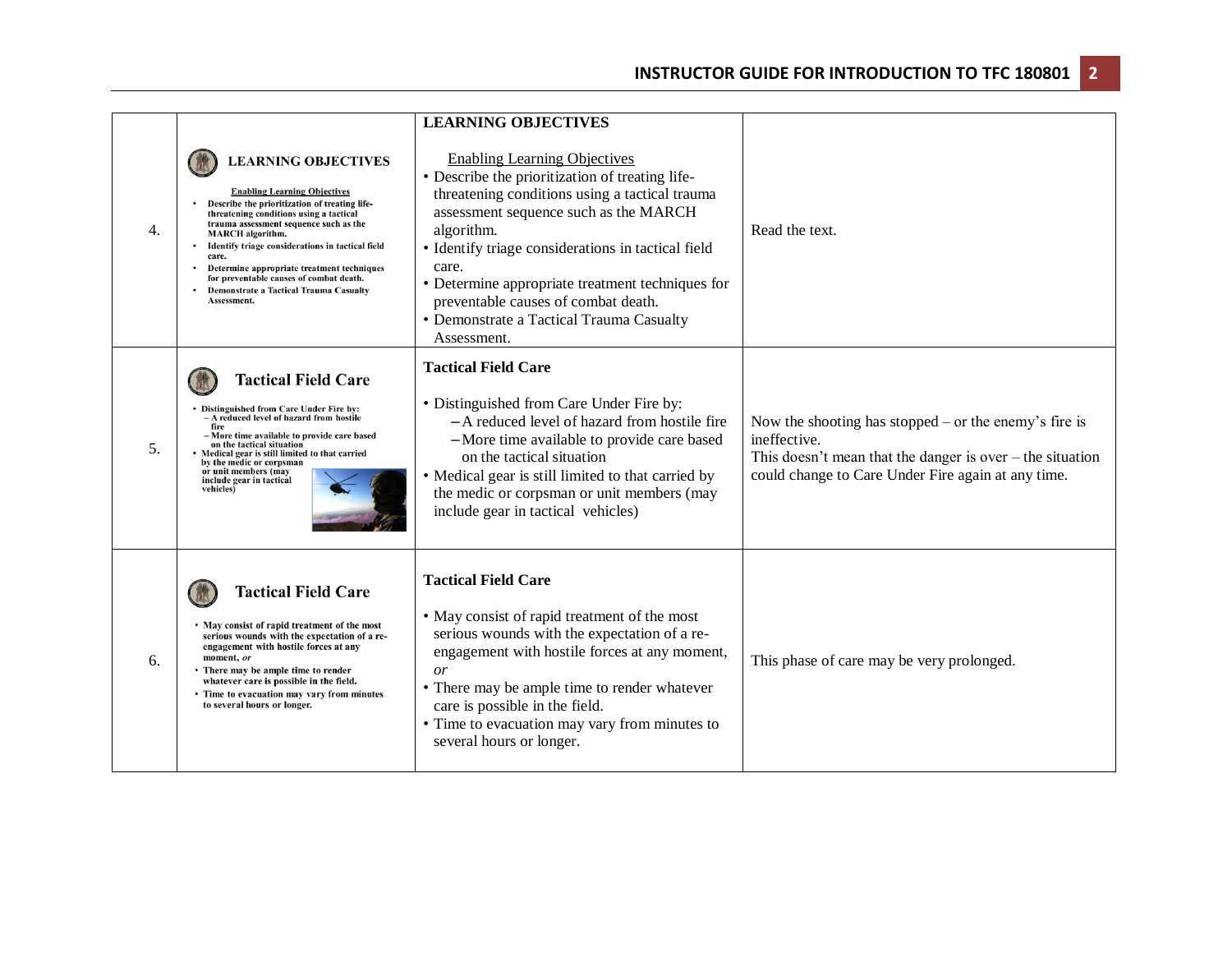| 7. | <b>Battlefield Priorities</b><br>in the<br><b>Tactical Field Care Phase</b><br>The TFC presentations cover the care to be<br>recommended in TFC.<br>Vou must deal with your tactical situation and your<br>casualties.<br>The sequence of care in TFC is compatible with the<br>MARCH algorithm found in the USSOCOM<br><b>Tactical Trauma Protocols.</b> | <b>Battlefield Priorities in the Tactical Field Care</b><br><b>Phase</b><br>• The TFC presentations cover the care to be<br>recommended in TFC.<br>• You must deal with your tactical situation and<br>your casualties.<br>• The sequence of care in TFC is compatible with<br>the MARCH algorithm found in the<br><b>USSOCOM Tactical Trauma Protocols.</b> | You may have multiple casualties with multiple<br>problems, and you will deliver care in light of the<br>tactical situation. You are on a battlefield.<br>What problems do you address first? |
|----|-----------------------------------------------------------------------------------------------------------------------------------------------------------------------------------------------------------------------------------------------------------------------------------------------------------------------------------------------------------|--------------------------------------------------------------------------------------------------------------------------------------------------------------------------------------------------------------------------------------------------------------------------------------------------------------------------------------------------------------|-----------------------------------------------------------------------------------------------------------------------------------------------------------------------------------------------|
| 8. | <b>MARCH</b><br>• Massive hemorrhage - control life-<br>threatening bleeding.<br>• Airway – establish and maintain a patent<br>airway.<br><b>Respiration – decompress suspected tension</b><br>pneumothorax, seal open chest wounds, and<br>support ventilation/oxygenation as required.                                                                  | <b>MARCH</b><br>$\bullet$ Massive hemorrhage – control life-threatening<br>bleeding.<br>• Airway – establish and maintain a patent<br>airway.<br>$\bullet$ Respiration – decompress suspected tension<br>pneumothorax, seal open chest wounds, and<br>support ventilation/oxygenation as required.                                                           | The MARCH algorithm is a guide to the sequence of<br>treatment priorities in caring for combat casualties.                                                                                    |
| 9. | <b>MARCH</b><br>• Circulation – establish IV/IO access and<br>administer fluids as required to treat shock.<br>• Head injury/Hypothermia – prevent/treat<br>hypotension and hypoxia to prevent<br>worsening of traumatic brain injury and<br>prevent/treat hypothermia.                                                                                   | <b>MARCH</b><br>• Circulation – establish IV/IO access and<br>administer fluids as required to treat shock.<br>• Head injury/Hypothermia - prevent/treat<br>hypotension and hypoxia to prevent worsening<br>of traumatic brain injury and prevent/treat<br>hypothermia.                                                                                      | Read the text.                                                                                                                                                                                |